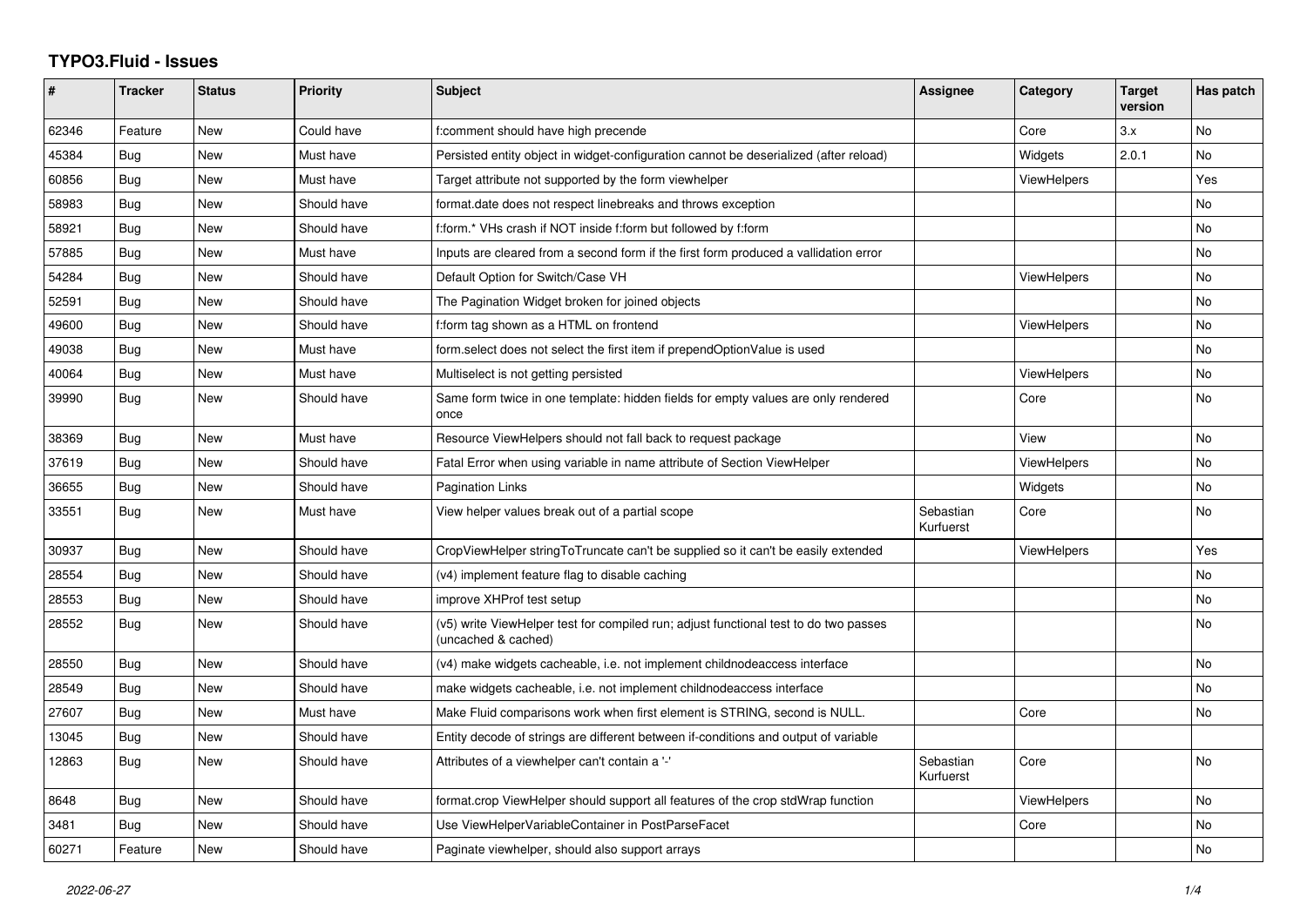| #     | <b>Tracker</b> | <b>Status</b> | <b>Priority</b> | Subject                                                                                       | <b>Assignee</b>       | Category    | <b>Target</b><br>version | Has patch |
|-------|----------------|---------------|-----------------|-----------------------------------------------------------------------------------------------|-----------------------|-------------|--------------------------|-----------|
| 60181 | Feature        | New           | Could have      | Caching mechanism for Fluid Views/Templates                                                   |                       | View        |                          | <b>No</b> |
| 60003 | Feature        | New           | Should have     | Add required-Attribute to f:form.password                                                     |                       | ViewHelpers |                          | No        |
| 51277 | Feature        | New           | Should have     | ViewHelper context should be aware of actual file occurrence                                  |                       |             |                          | No        |
| 51100 | Feature        | New           | Must have       | Links with absolute URI should have the option of URI Scheme                                  |                       | ViewHelpers |                          | No        |
| 48355 | Feature        | New           | Could have      | Assign output of viewhelper to template variable for further processing.                      |                       |             |                          |           |
| 46545 | Feature        | <b>New</b>    | Should have     | Better support for arrays in options of SelectViewHelper                                      |                       |             |                          | <b>No</b> |
| 45153 | Feature        | New           | Should have     | f:be.menus.actionMenuItem - Detection of the current select option is insufficient            |                       |             |                          | No        |
| 42397 | Feature        | New           | Should have     | Missing viewhelper for general links                                                          |                       |             |                          | No        |
| 40081 | Feature        | New           | Should have     | Allow assigned variables as keys in arrays                                                    |                       |             |                          | No        |
| 39936 | Feature        | New           | Should have     | registerTagAttribute should handle default values                                             |                       | ViewHelpers |                          | No        |
| 38130 | Feature        | New           | Should have     | Checkboxes and multiple select fields should have an assignable default value                 |                       |             |                          | No        |
| 37095 | Feature        | New           | Should have     | It should be possible to set a different template on a Fluid TemplateView inside an<br>action | Christopher<br>Hlubek |             |                          | No        |
| 36559 | Feature        | <b>New</b>    | Could have      | New widget progress bar                                                                       |                       |             |                          | Yes       |
| 36410 | Feature        | New           | Should have     | Allow templates to send arguments back to layout                                              |                       | ViewHelpers |                          | No        |
| 33215 | Feature        | New           | Should have     | RFC: Dynamic values in ObjectAccess paths                                                     |                       |             |                          | No        |
| 31955 | Feature        | New           | Should have     | f:uri.widget                                                                                  |                       | Widgets     |                          | No        |
| 30555 | Feature        | New           | Could have      | Make TagBuilder more extensible                                                               |                       | Core        |                          | No        |
| 10472 | Feature        | New           | Could have      | Fluid Standalone distribution                                                                 |                       | Core        |                          | No        |
| 9514  | Feature        | New           | Should have     | Support explicit Array Arguments for ViewHelpers                                              |                       |             |                          |           |
| 7608  | Feature        | <b>New</b>    | Could have      | Configurable shorthand/object accessor delimiters                                             |                       | Core        |                          | Yes       |
| 4704  | Feature        | New           | Should have     | Improve parsing exception messages                                                            |                       | Core        |                          |           |
| 3725  | Feature        | New           | Could have      | <b>CSS Engine</b>                                                                             | Christian Müller      | ViewHelpers |                          | No        |
| 1907  | Feature        | New           | Could have      | Default values for view helpers based on context                                              |                       | Core        |                          |           |
| 56237 | Task           | New           | Should have     | in-line (Condition) ViewHelpers should not evaluate on parsing                                |                       |             |                          | No        |
| 54195 | Task           | New           | Should have     | Rename and move FormViewHelper's errorClass value, currently 'f3-form-error'                  | Adrian Föder          | ViewHelpers |                          | No        |
| 47669 | Task           | New           | Should have     | FormViewHelper does not define the default request method                                     |                       |             |                          | No        |
| 45394 | Task           | New           | Should have     | Forwardport Unit test for standalone view                                                     |                       | View        |                          | No        |
| 43072 | Task           | New           | Should have     | Remove TOKENS for adding templates fallback in Backporter                                     |                       | View        |                          | No        |
| 43071 | Task           | New           | Should have     | Remove TOKENS for adding fallback teplates in B                                               |                       |             |                          | No        |
| 42743 | Task           | New           | Should have     | Remove inline style for hidden form fields                                                    |                       |             |                          | No        |
| 34309 | Task           | New           | Could have      | Unknown ViewHelpers cause exception - should be handled more graceful                         |                       | ViewHelpers |                          | No        |
| 32035 | Task           | New           | Should have     | Improve fluid error messages                                                                  |                       | Core        |                          | Yes       |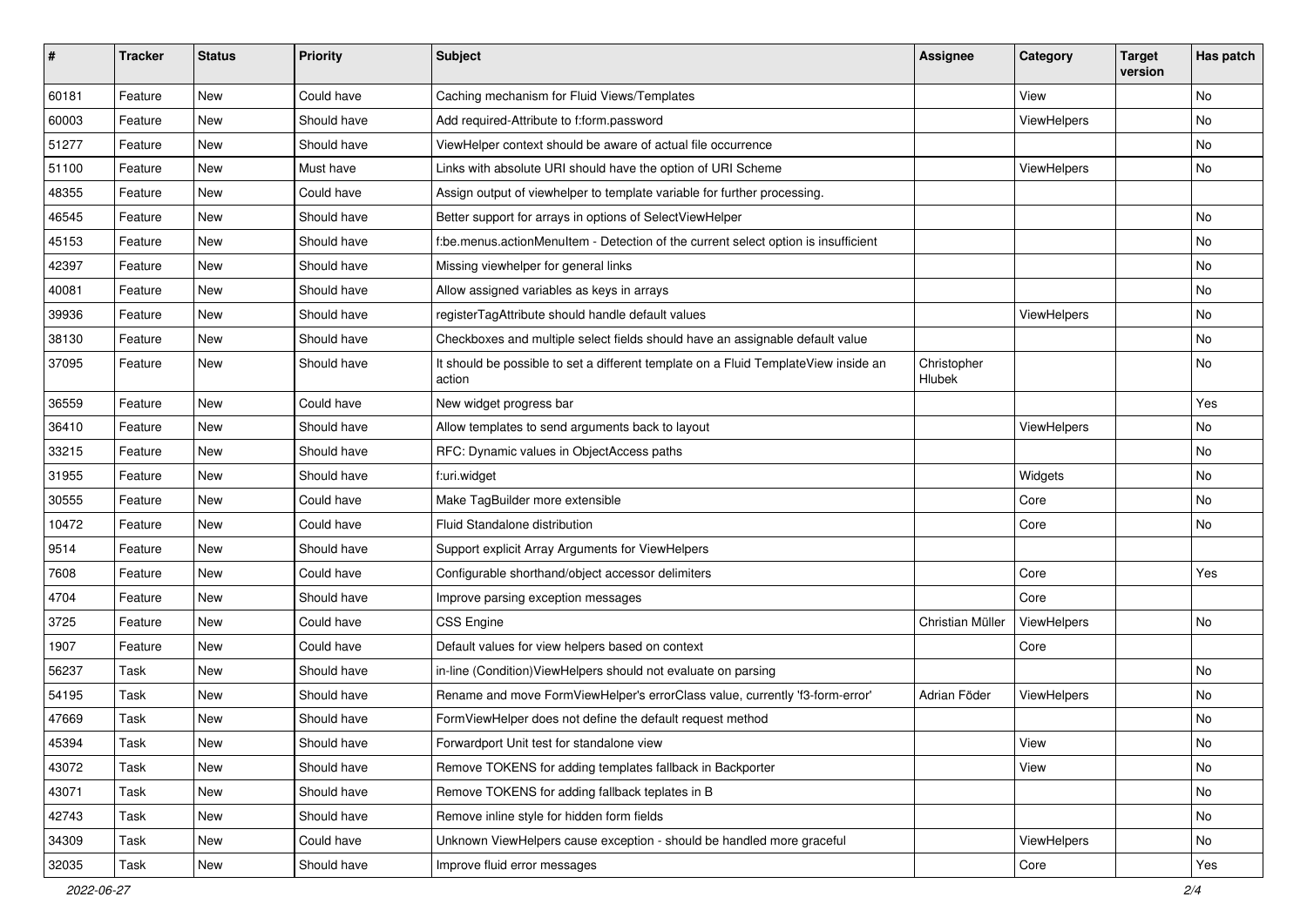| #     | <b>Tracker</b> | <b>Status</b>       | <b>Priority</b>      | <b>Subject</b>                                                                                         | <b>Assignee</b>             | Category           | <b>Target</b><br>version | Has patch |
|-------|----------------|---------------------|----------------------|--------------------------------------------------------------------------------------------------------|-----------------------------|--------------------|--------------------------|-----------|
| 26664 | Task           | New                 | Won't have this time | Clean up Form ViewHelpers                                                                              |                             | <b>ViewHelpers</b> |                          | No        |
| 26658 | Task           | New                 | Won't have this time | Make Form ViewHelpers consistent                                                                       |                             | <b>ViewHelpers</b> |                          | No        |
| 10911 | Task           | New                 | Should have          | Tx_Fluid_ViewHelpers_Form_AbstractFormViewHelper->renderHiddenIdentityField<br>should be more reliable |                             | <b>ViewHelpers</b> |                          | No        |
| 9950  | Task           | New                 | Should have          | Binding to nested arrays impossible for form-elements                                                  |                             | ViewHelpers        |                          |           |
| 52419 | Bug            | New                 | Should have          | Wrong PHPDocs notation for default value inline f:translate viewhelper                                 |                             |                    | 2.0                      | No        |
| 28551 | Bug            | Accepted            | Should have          | (v4) backport VHTest                                                                                   | Sebastian<br>Kurfuerst      |                    |                          | No        |
| 9005  | Feature        | Accepted            | Could have           | Fluid Template Analyzer (FTA)                                                                          | Sebastian<br>Kurfuerst      |                    |                          |           |
| 5933  | Feature        | Accepted            | Should have          | Optional section rendering                                                                             | Sebastian<br>Kurfuerst      | ViewHelpers        |                          | <b>No</b> |
| 46289 | Bug            | Needs<br>Feedback   | Should have          | Enable Escaping Interceptor in XML request format                                                      |                             | View               | 2.0.1                    | <b>No</b> |
| 58862 | Bug            | Needs<br>Feedback   | Should have          | FormViewHelper doesn't accept NULL as value for \$arguments                                            | Bastian<br>Waidelich        | ViewHelpers        |                          | Yes       |
| 33628 | Bug            | Needs<br>Feedback   | Must have            | Multicheckboxes (multiselect) for Collections don't work                                               | Christian Müller            | ViewHelpers        |                          | No        |
| 45345 | Feature        | Needs<br>Feedback   | Should have          | Easy to use comments for fluid that won't show in output                                               |                             |                    |                          |           |
| 33394 | Feature        | Needs<br>Feedback   | Should have          | Logical expression parser for BooleanNode                                                              | <b>Tobias Liebig</b>        | Core               |                          | No        |
| 8989  | Feature        | Needs<br>Feedback   | Could have           | Search path for fluid template files                                                                   |                             | View               |                          | No        |
| 3291  | Feature        | Needs<br>Feedback   | Should have          | Cacheable viewhelpers                                                                                  |                             |                    |                          | No        |
| 46091 | Task           | Needs<br>Feedback   | Should have          | Show source file name and position on exceptions during parsing                                        |                             |                    |                          | <b>No</b> |
| 8491  | Task           | Needs<br>Feedback   | Should have          | link.action and uri.action differ in absolute argument                                                 | Karsten<br>Dambekalns       | ViewHelpers        |                          | <b>No</b> |
| 36662 | Bug            | Needs<br>Feedback   | Should have          | Checked state isn't always correct when property is collection                                         | Kevin Ulrich<br>Moschallski | <b>ViewHelpers</b> | 1.1.1                    | No        |
| 44234 | Bug            | <b>Under Review</b> | Should have          | selectViewHelper's sorting does not respect locale collation                                           |                             | ViewHelpers        | 2.1                      | No        |
| 43346 | Feature        | <b>Under Review</b> | Should have          | Allow property mapping configuration via template                                                      | Karsten<br>Dambekalns       | ViewHelpers        | 2.1                      | No        |
| 65424 | Bug            | <b>Under Review</b> | Should have          | SelectViewHelper must respect option(Value Label)Field for arrays                                      |                             | ViewHelpers        |                          | No        |
| 59057 | <b>Bug</b>     | <b>Under Review</b> | Must have            | Hidden empty value fields shoud be disabled when related field is disabled                             | Bastian<br>Waidelich        | ViewHelpers        |                          | No        |